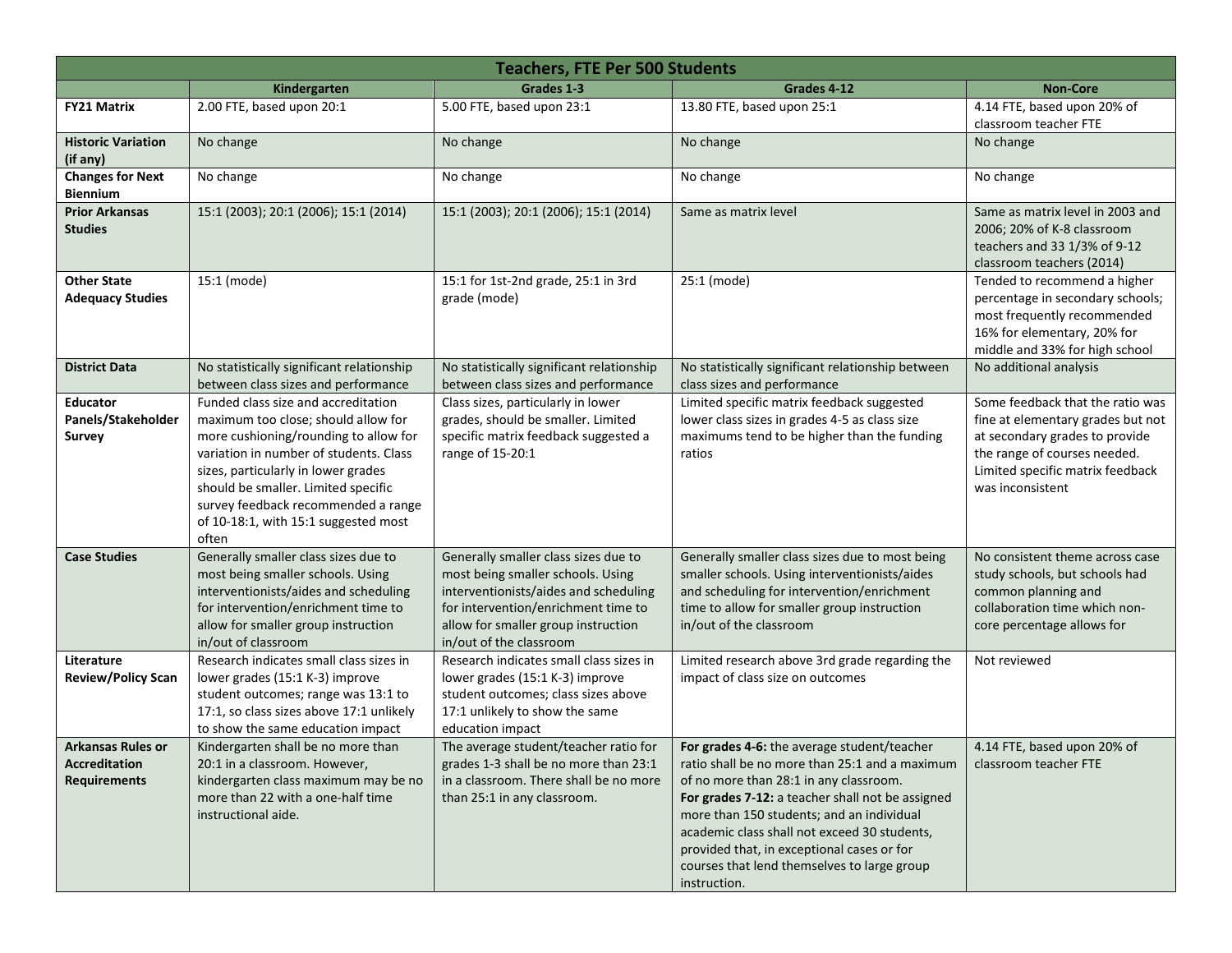| <b>Pupil Support Staff, FTE Per 500 Students</b> |                                                                                                                                                                                                                                                                                                                                                                                                                                                                                           |                                                                                                                                                                |                                                                                                                                                                                                  |                                                                                                                                                                                                                                                                                          |  |
|--------------------------------------------------|-------------------------------------------------------------------------------------------------------------------------------------------------------------------------------------------------------------------------------------------------------------------------------------------------------------------------------------------------------------------------------------------------------------------------------------------------------------------------------------------|----------------------------------------------------------------------------------------------------------------------------------------------------------------|--------------------------------------------------------------------------------------------------------------------------------------------------------------------------------------------------|------------------------------------------------------------------------------------------------------------------------------------------------------------------------------------------------------------------------------------------------------------------------------------------|--|
|                                                  | <b>Special Education Teachers</b>                                                                                                                                                                                                                                                                                                                                                                                                                                                         | <b>Instructional Facilitators</b>                                                                                                                              | <b>Library/ Media Specialist</b>                                                                                                                                                                 | <b>Counselor/Nurse</b>                                                                                                                                                                                                                                                                   |  |
| <b>FY21 Matrix</b>                               | 2.90 FTE                                                                                                                                                                                                                                                                                                                                                                                                                                                                                  | 2.50 FTE, based upon 200:1                                                                                                                                     | 0.85 FTE                                                                                                                                                                                         | 2.50 FTE                                                                                                                                                                                                                                                                                 |  |
| <b>Historic Variation</b><br>(if any)            | No change                                                                                                                                                                                                                                                                                                                                                                                                                                                                                 | No change                                                                                                                                                      | Has increased from 0.7 in<br>2004-05 to 0.825 in 2007-08,<br>then to 0.85 in 2015-16                                                                                                             | No change                                                                                                                                                                                                                                                                                |  |
| <b>Changes for Next</b><br><b>Biennium</b>       | No change                                                                                                                                                                                                                                                                                                                                                                                                                                                                                 | No change                                                                                                                                                      | No change                                                                                                                                                                                        | No change                                                                                                                                                                                                                                                                                |  |
| <b>Prior Arkansas</b><br><b>Studies</b>          | Same as matrix in 2003 and 2006; 1.0 FTE<br>teacher and 1.0 FTE aide per 150 regular<br>education students for a total of 6.6 FTE<br>(2014)                                                                                                                                                                                                                                                                                                                                               | Same as matrix                                                                                                                                                 | Elementary: 0.0 FTE, Middle:<br>1.0 FTE, High: 1.5 FTE (2003);<br>1.0 FTE all levels (2006);<br>1.0 FTE per 450 students K-8,<br>1.0 FTE per 600 students 9-12<br>for a total FTE of 1.03 (2014) | Minimum of 1.0 + 1.0 FTE per every 100<br>students in poverty. Elem: 2.5 FTE, Middle:<br>3.5 FTE, High: 4.5 FTE (2003); 2.5 FTE all<br>levels + additional 1.0 FTE for higher poverty<br>levels (2006); specifies 1.0 nurse per 750 K-<br>12 school for 0.7 FTE, total of 2.3 FTE (2014) |  |
| <b>Other State</b><br><b>Adequacy Studies</b>    | Figures varied widely, tended to include<br>teacher, instructional aide and pupil<br>support staff (such as therapists) with<br>levels set by actual student counts                                                                                                                                                                                                                                                                                                                       | 200:1 (mode)                                                                                                                                                   | 450:1 for elementary, and<br>525:1 for secondary (mode)                                                                                                                                          | 150:1 for elementary, 180:1 for secondary<br>(mode), combined guidance counselor,<br>nurse, psychologist, and social worker levels                                                                                                                                                       |  |
| <b>District Data</b>                             | ESA funds are being used to cover special<br>education costs                                                                                                                                                                                                                                                                                                                                                                                                                              | Districts on average have 1.78<br>FTE per 500 students (BLR 2020)                                                                                              | Districts on average have 0.97<br>FTE per 500 students (BLR<br>2020)                                                                                                                             | Districts on average have 1.37 FTE<br>counselors and 0.97 FTE nurse per 500<br>students (BLR 2020)                                                                                                                                                                                       |  |
| <b>Educator</b><br>Panels/Stakeholder<br>Survey  | Educators on panels said this is a key area<br>they have to use other funds to cover costs<br>(both special education in the matrix and<br>high cost students). Limited stakeholder<br>feedback suggested funding should be<br>based upon identified students as<br>population vary; total of 3-8 FTE suggested                                                                                                                                                                           | Not addressed during educator<br>panels, and limited specific<br>matrix feedback was less about<br>the level of these positions and<br>more how they were used | Should be funded at 1.0, as<br>accreditation standards<br>would require a full-time<br>position at 500 students;<br>specific matrix feedback was<br>consistent of at least 1.0 FTE               | Nurse should be 1.0 FTE; additional support<br>for student mental health should be<br>provided as most counselors are not trained<br>in this area                                                                                                                                        |  |
| <b>Case Studies</b>                              | Not addressed                                                                                                                                                                                                                                                                                                                                                                                                                                                                             | No consistent theme across case<br>study schools, some case studies<br>use outside consultants or<br>cooperative staff instead                                 | Case study schools had a full-<br>time librarian/media<br>specialist                                                                                                                             | Case study schools emphasize counseling<br>and advisement, but current counselor<br>staffing is only sufficient for<br>guidance/scheduling and not addressing<br>mental health                                                                                                           |  |
| Literature<br><b>Review/Policy Scan</b>          | Most states (36) fund special education<br>based upon actual student counts, though<br>5 states cap funded counts at a certain<br>rate. 4 states, including Arkansas, provide<br>special education resources as part of its<br>base funding. The other states provide a<br>single weight/dollar amount (10), multiple<br>weights/dollar amounts by disability or<br>need (14), a resource allocation model (7),<br>through reimbursement (6), or a hybrid<br>approach (remaining states). | Not reviewed                                                                                                                                                   | Not reviewed                                                                                                                                                                                     | 2017-18 NCES data: the average counselor<br>staffing ratio in Arkansas is 385:1, which is<br>lower than the average of 407:1 for SREB<br>states + Massachusetts; still higher than<br>American School Counselor Association<br>(ASCA) recommended 250:1                                  |  |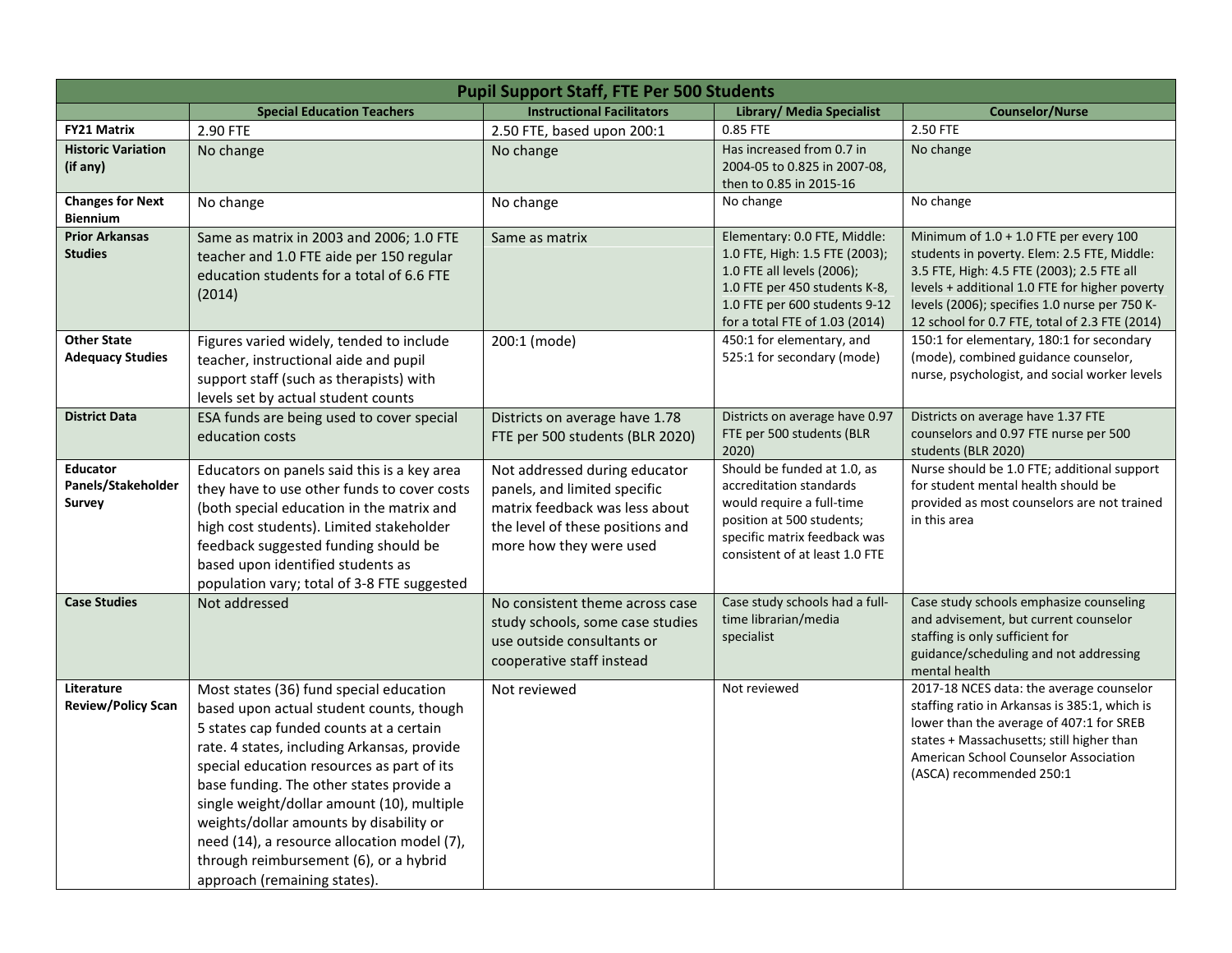| <b>Principal and Secretary, FTE Per 500 Students</b>   |                                                                                                                                   | <b>All Staff Salaries and Benefits</b>                                                                                                                                  |                                                                                                                                                                                                                                                                                                                                                         |                                                                                                                                                                                                                                                                                                                                      |
|--------------------------------------------------------|-----------------------------------------------------------------------------------------------------------------------------------|-------------------------------------------------------------------------------------------------------------------------------------------------------------------------|---------------------------------------------------------------------------------------------------------------------------------------------------------------------------------------------------------------------------------------------------------------------------------------------------------------------------------------------------------|--------------------------------------------------------------------------------------------------------------------------------------------------------------------------------------------------------------------------------------------------------------------------------------------------------------------------------------|
|                                                        | Principal                                                                                                                         | <b>Secretary</b>                                                                                                                                                        | <b>Teacher and Pupil Support Staff</b><br><b>Salaries and Benefits</b>                                                                                                                                                                                                                                                                                  | <b>Principal and Secretary</b><br><b>Salaries and Benefits</b>                                                                                                                                                                                                                                                                       |
| <b>FY21 Matrix</b>                                     | 1.00 FTE                                                                                                                          | 1.00 FTE                                                                                                                                                                | \$68,470                                                                                                                                                                                                                                                                                                                                                | Principals: \$99,012<br>Secretaries: \$40,855                                                                                                                                                                                                                                                                                        |
| <b>Historic Variation</b><br>(if any)                  | No change                                                                                                                         | Originally in carry forward,<br>became 1.0 FTE in 2007-08<br>(removed from carry forward)                                                                               | Original FY05 matrix was based upon a 26%<br>increase and have increased by 2.2%, on<br>average, annually since FY05                                                                                                                                                                                                                                    | Principals: Similarly have increased by 2.2%, on<br>average, annually since FY05; however, this<br>includes a 12.9% increase in FY08, but no increases<br>for six years (FY16-FY21)<br>Secretaries: Starting in FY08, increased 1.3%, on<br>average, annually; but no increases for four of<br>those years (including FY20 and FY21) |
| <b>Changes for Next</b><br><b>Biennium</b>             | No change                                                                                                                         | No change                                                                                                                                                               | \$70,010.60 (FY22), \$71,585.80 (FY23)                                                                                                                                                                                                                                                                                                                  | Principals: \$101,487.00 (FY22), \$104,024.20 (FY23)<br>Secretaries: \$41,876.40 (FY22), \$42,923.30 (FY23)                                                                                                                                                                                                                          |
| <b>Prior Arkansas</b><br><b>Studies</b>                | Same as matrix                                                                                                                    | In carry forward (2003); 2.0 FTE,<br>removed from carry forward<br>(2006); 1.0 per 225 K-8 students,<br>and 1.0 per 200 9-12 students for<br>a total of 2.31 FTE (2014) | Not reviewed                                                                                                                                                                                                                                                                                                                                            | Not reviewed                                                                                                                                                                                                                                                                                                                         |
| <b>Other State</b><br><b>Adequacy Studies</b>          | Same as matrix                                                                                                                    | Varied by school size, but for<br>schools of around 500 students<br>or higher, there were at least 2.0<br>FTE recommended                                               | Not reviewed                                                                                                                                                                                                                                                                                                                                            | Not reviewed                                                                                                                                                                                                                                                                                                                         |
| <b>District Data</b>                                   | No additional analysis                                                                                                            | Districts on average have 2.58<br>FTE per 500 students (BLR 2020)                                                                                                       | Funded base salary in matrix is higher than<br>statewide average salary (BLR<br>2020). Average teacher salary disparities<br>exist by size, need and locale within the<br>state-salaries lower in smaller<br>districts, higher need districts and rural<br>districts                                                                                    | No additional analysis                                                                                                                                                                                                                                                                                                               |
| <b>Educator</b><br>Panels/Stakeholder<br><b>Survey</b> | No feedback (feedback of the<br>need for assistant principals<br>will be discussed separately)                                    | Should be at least 2.0 FTE in a<br>school of 500, as most schools<br>have at least two main office staff<br>members                                                     | Teacher salaries not competitive (compared<br>to other districts, certain neighboring<br>states), create issues with staff attraction<br>and retention; salary disparities across the<br>state. Limited specific matrix feedback said<br>teacher salaries should be increased and<br>noted that most teachers are not being paid<br>at the funded level | Feedback primarily about the lack of increases in<br>recent years                                                                                                                                                                                                                                                                    |
| <b>Case Studies</b>                                    | All case study schools had a<br>full-time principal; having<br>strong leadership was noted as<br>a contributing factor to success | Schools over 400 had at least 2.0<br><b>FTE</b>                                                                                                                         | Not addressed                                                                                                                                                                                                                                                                                                                                           | Not addressed                                                                                                                                                                                                                                                                                                                        |
| Literature<br><b>Review/Policy Scan</b>                | Not addressed                                                                                                                     | Not reviewed                                                                                                                                                            | Average salary in 2018-19 of \$51,019 (NCES<br>data), when compared to bordering states it<br>is higher than Missouri, Mississippi and<br>Oklahoma, but lower than Texas<br>(\$54,155) and Tennessee (\$56,567). National<br>average is \$61,189                                                                                                        | 2017-18 NCES data: the average counselor staffing<br>ratio in Arkansas is 385:1, which is lower than<br>the average of 407:1 for SREB states +<br>Massachusetts; still higher than American School<br>Counselor Association (ASCA) recommended 250:1                                                                                 |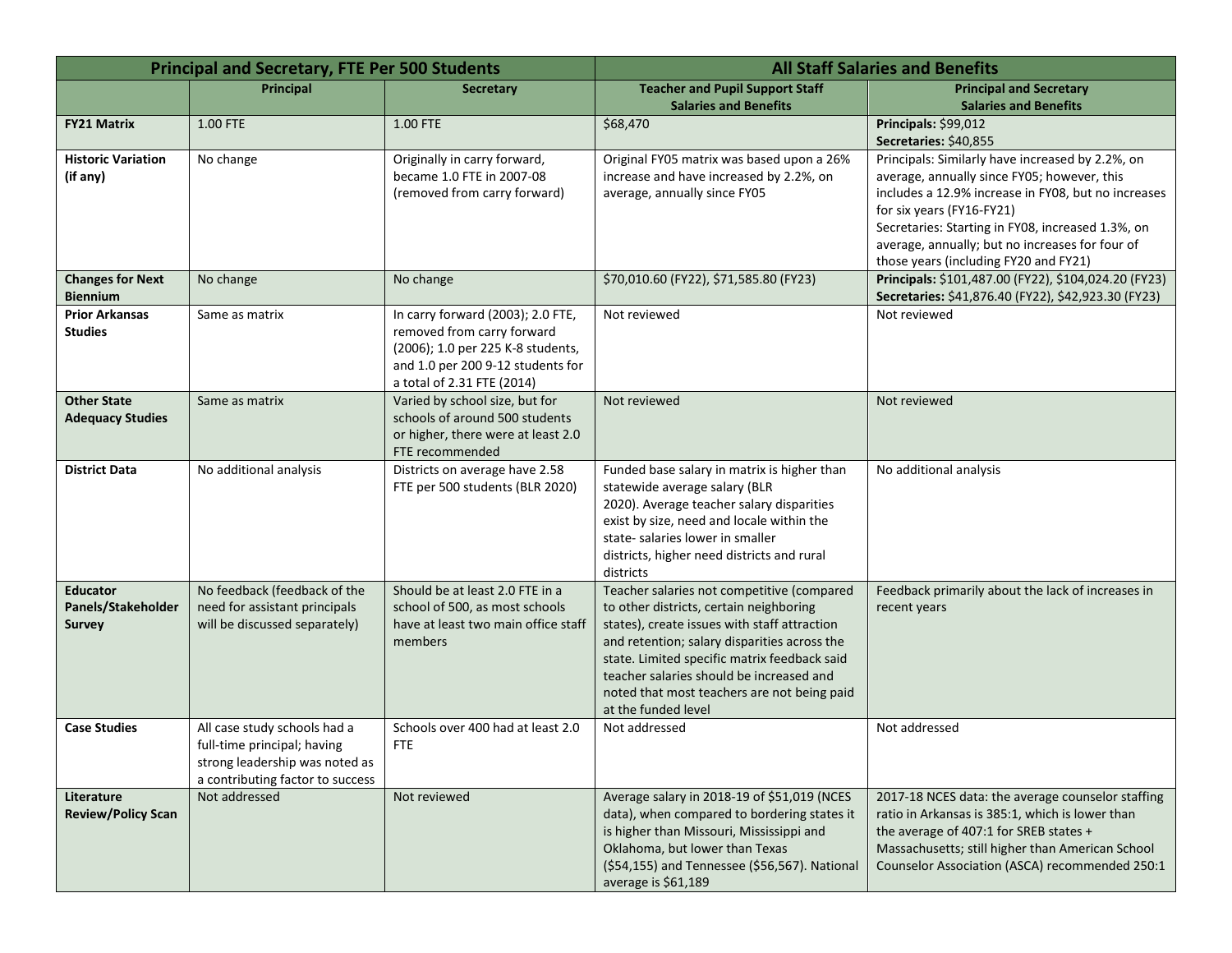| <b>School-level Resources</b>                                          |                                                                                                                                                                                                                                                                                                                 |                                                                                                                                                                                                                                                 |                                                                                                                               |                                                                                                                                                                |                                                                                                                                                           |
|------------------------------------------------------------------------|-----------------------------------------------------------------------------------------------------------------------------------------------------------------------------------------------------------------------------------------------------------------------------------------------------------------|-------------------------------------------------------------------------------------------------------------------------------------------------------------------------------------------------------------------------------------------------|-------------------------------------------------------------------------------------------------------------------------------|----------------------------------------------------------------------------------------------------------------------------------------------------------------|-----------------------------------------------------------------------------------------------------------------------------------------------------------|
|                                                                        | <b>Technology</b>                                                                                                                                                                                                                                                                                               | <b>Instructional Materials</b>                                                                                                                                                                                                                  | <b>Extra Duty Funds</b>                                                                                                       | <b>Supervisory Aides</b>                                                                                                                                       | <b>Substitutes</b>                                                                                                                                        |
| <b>FY21 Matrix</b>                                                     | \$250 per student                                                                                                                                                                                                                                                                                               | \$187.90 per student                                                                                                                                                                                                                            | \$66.20 per student                                                                                                           | \$50 per student                                                                                                                                               | \$71.80 per student                                                                                                                                       |
| <b>Historic Variation</b><br>(if any)                                  | Was \$250 per student in<br>FY05 matrix, was reduced in<br>FY07 to \$185 per<br>student and increased in<br>most years until it was reset<br>at \$250 per student in FY17                                                                                                                                       | \$250 per student in FY05<br>matrix, reduced to \$160 per<br>student in FY08,<br>has increased since then                                                                                                                                       | \$90 per student in FY05 matrix,<br>\$50 in FY08 matrix, has<br>gradually increased since then                                | \$35 per student in FY05 matrix,<br>gradually increased before<br>reaching a maximum of \$56.70<br>per student in FY15, reduced to<br>\$50 per student in FY16 | \$66 per student in FY05 matrix,<br>reduced to \$57 in FY06, then<br>gradually increased to \$71.80 in<br>FY19, then no change in FY20 and<br><b>FY21</b> |
| <b>Changes for Next</b><br><b>Biennium</b>                             | No change                                                                                                                                                                                                                                                                                                       | \$192.60 per student<br>(FY22), \$197.40 per student<br>(FY23)                                                                                                                                                                                  | \$67.90 per student<br>(FY22), \$69.60 per student<br>(FY23)                                                                  | \$51.30 per student (FY22), \$52.60<br>per student (FY23)                                                                                                      | \$73.60 per student (FY22), \$75.40<br>per student (FY23)                                                                                                 |
| <b>Prior Arkansas</b><br><b>Studies</b>                                | Same as current matrix level                                                                                                                                                                                                                                                                                    | \$250 per student (2003, 2006<br>and 2014)                                                                                                                                                                                                      | Elementary: none, Middle:<br>\$60, High: \$125 (2003); \$100<br>all levels (2006); \$200 for K-8<br>and \$250 for 9-12 (2014) | \$35 per student (2003); \$98.70<br>per student to allow for 2.0 FTE<br>(2006)                                                                                 | \$63 per student (2003)<br>and \$67.94 (2006)                                                                                                             |
| <b>Other State</b><br><b>Adequacy Studies</b>                          | \$250 per student (mode)                                                                                                                                                                                                                                                                                        | \$250 per student (mode); \$20<br>per student for assessment<br>(mode); \$20 per student for<br>elementary and \$250 per<br>student for secondary for<br>student activities (mode)                                                              | Not addressed                                                                                                                 | Not addressed                                                                                                                                                  | Not addressed                                                                                                                                             |
| <b>District Data</b>                                                   | Districts spend \$278 per<br>student on average (BLR<br>2020                                                                                                                                                                                                                                                    | Districts spend \$227 per<br>student on average (BLR<br>2020                                                                                                                                                                                    | Districts spend \$233 per<br>student on average (BLR 2020)                                                                    | Districts spend \$18 per student<br>on average (BLR 2020)                                                                                                      | Districts spend \$105 per student<br>on average (BLR 2020)                                                                                                |
| <b>Educator</b><br>Panels/Stakeholder<br>Survey<br><b>Case Studies</b> | Underfunded; districts are<br>using other funds to<br>supplement. Limited<br>specific matrix feedback said<br>that the amount was not<br>sufficient to address<br>needed devices for 1-to-1.<br>Technology expenditures are<br>particularly high this year<br>due to remote instruction<br>Technology/broadband | Not a primary concern in<br>educator panels. Limited<br>specific matrix feedback<br>said that this amount did not<br>cover the costs of textbooks<br>or online materials, range of<br>suggestions was \$250-300 per<br>student<br>Not addressed | Need to be revisited in light<br>of minimum wage increases<br>Not addressed                                                   | Need to be revisited in light<br>of minimum wage increases<br>No common theme other than                                                                       | Need to be revisited in light<br>of minimum wage increases<br>Not addressed                                                                               |
| Literature                                                             | access was a noted issue,<br>particularly this year<br>Not reviewed                                                                                                                                                                                                                                             | Not reviewed                                                                                                                                                                                                                                    | Not reviewed                                                                                                                  | protecting teacher time                                                                                                                                        | Not reviewed                                                                                                                                              |
| <b>Review/Policy Scan</b>                                              |                                                                                                                                                                                                                                                                                                                 |                                                                                                                                                                                                                                                 |                                                                                                                               |                                                                                                                                                                |                                                                                                                                                           |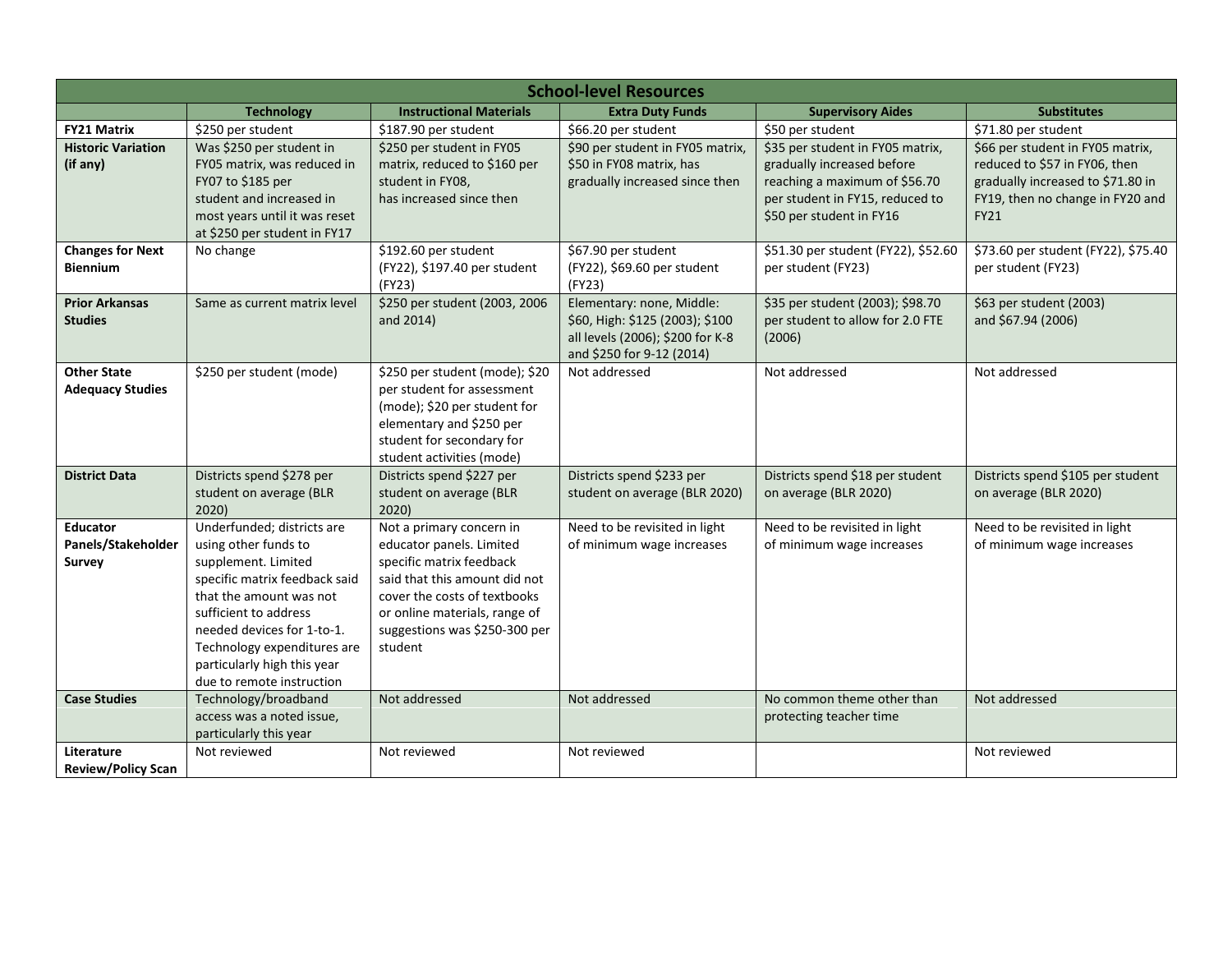| District-level Resources and Professional Development (Categorical Outside of Matrix) |                                                                                                                                                                               |                                                                                                                                                                                                                   |                                                                                                                                                                                                     |                                                                                                                                                                                    |  |
|---------------------------------------------------------------------------------------|-------------------------------------------------------------------------------------------------------------------------------------------------------------------------------|-------------------------------------------------------------------------------------------------------------------------------------------------------------------------------------------------------------------|-----------------------------------------------------------------------------------------------------------------------------------------------------------------------------------------------------|------------------------------------------------------------------------------------------------------------------------------------------------------------------------------------|--|
|                                                                                       | <b>Maintenance and Operations (M&amp;O)</b>                                                                                                                                   | <b>Central Office</b>                                                                                                                                                                                             | <b>Transportation</b>                                                                                                                                                                               | <b>Professional Development</b>                                                                                                                                                    |  |
| <b>FY21 Matrix</b>                                                                    | \$705.70 per student                                                                                                                                                          | \$438.80 per student                                                                                                                                                                                              | \$321.20 per student                                                                                                                                                                                | \$40.80 per student                                                                                                                                                                |  |
| <b>Historic Variation</b><br>(if any)                                                 | In FY05, carried forward current<br>expenditures for M&O, central office and<br>transportation<br>In FY08, M&O- set at \$581 per student<br>with gradual increases since then | In FY05, carried forward current<br>expenditures for M&O, central office<br>and transportation<br>In FY08, Central Office set at<br>\$376 with gradual increases in most<br>years, but no changes in past 5 years | In FY05, carried forward current<br>expenditures for M&O, central office<br>and transportation<br>In FY08, Transportation set at<br>\$286, with gradual increases through<br>FY14 then no increases | \$50 per student in 2004-05, minimal<br>change until it was reduced to \$32.40<br>per student in FY15. No change between<br>FY15-FY20, increased to \$40.80 per<br>student in FY21 |  |
| <b>Changes for Next</b><br><b>Biennium</b>                                            | \$723.30 (FY22), \$741.30 (FY23)                                                                                                                                              | \$447.60 (FY22), \$456.50 (FY23)                                                                                                                                                                                  | No change                                                                                                                                                                                           | No change                                                                                                                                                                          |  |
| <b>Prior Arkansas</b><br><b>Studies</b>                                               | In 2003, \$1,152 per pupil for all district<br>level resources (roughly the same as<br>carry forward); in 2006 recommended<br>\$591 per student                               | In 2003, \$1,152 per pupil for all<br>district level resources (roughly the<br>same as carry forward); in 2006<br>recommended \$594 per student                                                                   | In 2003, \$1,152 per pupil for all district<br>level resources (roughly the same as<br>carry forward); in 2006 recommended<br>\$286 per student                                                     | \$50 per student (2003), also \$50 per<br>student in 2006 but recommended that<br>the full amount go to districts; same in<br>2014                                                 |  |
| <b>Other State</b><br><b>Adequacy Studies</b>                                         | Not addressed                                                                                                                                                                 | Not addressed                                                                                                                                                                                                     | Not addressed                                                                                                                                                                                       | \$100 per student outside of days for<br>teachers (mode)                                                                                                                           |  |
| <b>District Data</b>                                                                  | Districts on average spend \$1,059 per<br>student from all funds (BLR 2020)                                                                                                   | Districts on average spend \$528 per<br>student from all funds (BLR 2020)                                                                                                                                         | Districts on average spend \$418 per<br>student from all funds (BLR 2020)                                                                                                                           | In 2020, districts were expending \$38.68<br>per student, on average, for PD<br>after excluding federal funds                                                                      |  |
| <b>Educator</b><br>Panels/Stakeholder<br>Survey                                       | Limited stakeholder feedback said that<br>M&O costs should be reviewed in light<br>of increasing maintenance and<br>equipment costs                                           | No consistent feedback                                                                                                                                                                                            | Some feedback that transportation<br>costs vary widely between districts                                                                                                                            | Feedback focused on successful<br>professional development strategies vs<br>costs                                                                                                  |  |
| <b>Case Studies</b>                                                                   | Not addressed                                                                                                                                                                 | Not addressed                                                                                                                                                                                                     | Not addressed                                                                                                                                                                                       | Case study themes were about successful<br>professional development strategies vs.<br>costs                                                                                        |  |
| Literature<br><b>Review/Policy Scan</b>                                               | Not reviewed                                                                                                                                                                  | Not reviewed                                                                                                                                                                                                      | Not reviewed                                                                                                                                                                                        | Research is primarily regarding<br>characteristics of effective<br>professional development                                                                                        |  |